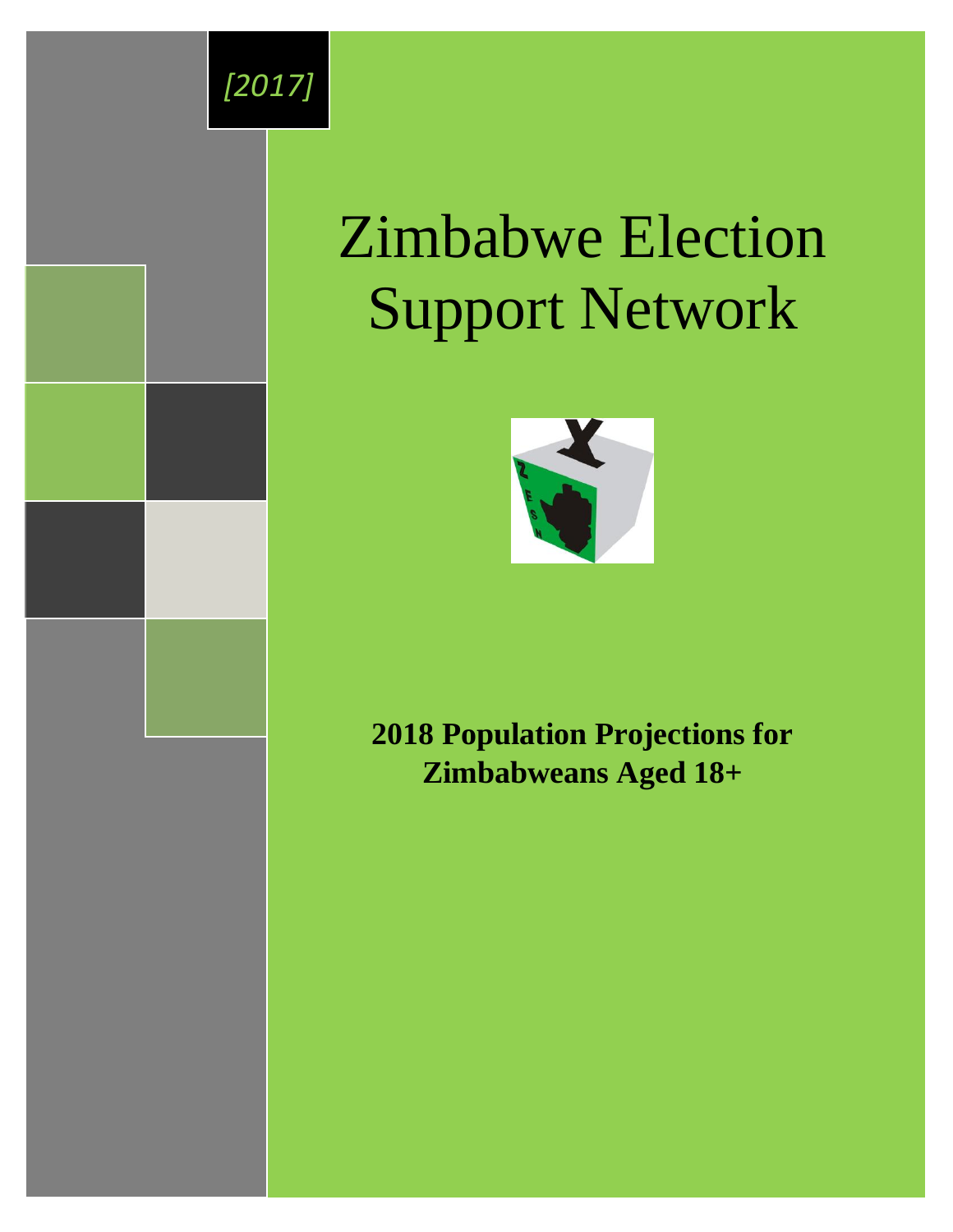#### **Introduction**

As Zimbabwe readies itself for the new polling station based and biometric voter registration for the 2018 harmonised elections, it is imperative that efforts and resources are channelled towards ensuring that all eligible voters are registered so that they are able to vote come 2018. The polling based voters' roll and the implementation of the proposed Bio-metric Voter Registration system (BVR) requires that the Zimbabwe Electoral Commission (ZEC) conduct a fresh voter registration process. An early registration process will go a long way in avoiding reportedly chaotic registration process that characterized 2013 harmonized elections. ZESN undertakes to come up with projections of the Zimbabwean population aged 18 and above in 2018. In order to support the registration process, it is important that ZESN has an idea of the approximate number of Zimbabweans that will be eligible for voter registration prior to the 2018 harmonized elections.

#### **Problem Statement**

ZESN is cognizant of the fact that a comprehensive voters' roll contributes greatly to the credibility of any election. One of the lessons learnt in 2013 is that a significant number of potential voters were not registered due to insufficient information on voter registration procedures and requirements, inadequate funding, lack of adequate personnel and the slow processing of registration queues in some areas such as Harare. In light of these challenges, ZESN continues to call upon ZEC to put measures in place for effective discharge of the new voter registration system, allowing adequate time for voter registration so as to ensure that the registration process is all-inclusive and that potential voters are not disenfranchised.

In terms of Section 239 of the Constitution, the sole responsibility of registering voters and compiling a voters' roll rests with ZEC. The Commission therefore compiles voters' rolls and registers; and ensures the proper custody and maintenance of such. At the centre of political contestation in Zimbabwe over the years has been voter registration, compilation of the voters' roll and access. One key issue raised by stakeholders is alleged bias of partisan landlords and traditional leaders in the issuance of affidavits to prospective voter registrants aligned to the opposition parties. Other opposition political parties have raised concerns that prior to the July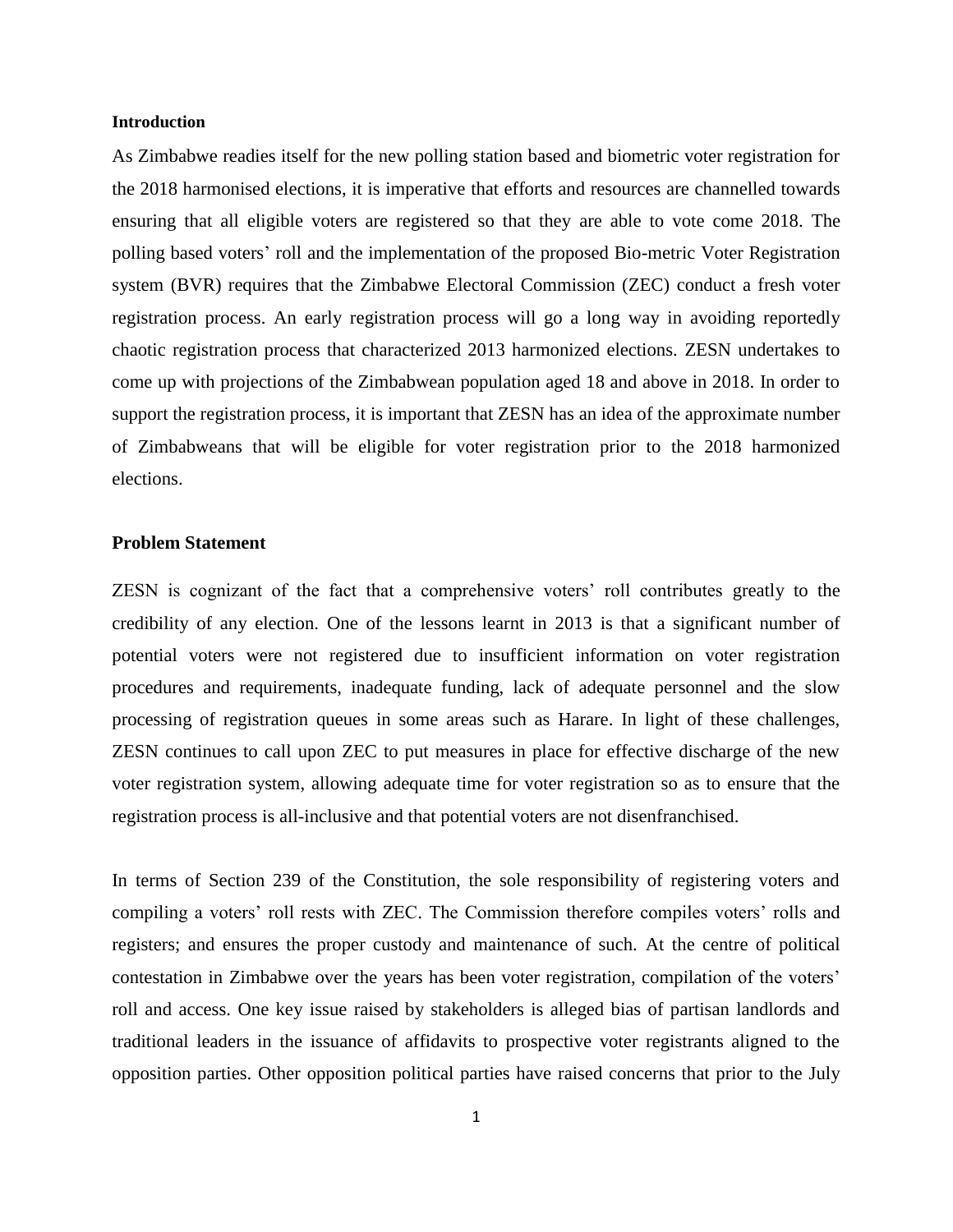2013 elections there was limited time to register particularly aliens whose right to vote was restored under the new Constitution enacted less than three months before the July elections.<sup>1</sup>

Again it was noted that the Commission suffered from lack of and delayed funding for the exercise. From 29 April to 19 May 2013, the Registrar-General, under the supervision of ZEC, conducted a mobile voter registration throughout the country. However, the funds provided were not sufficient as there were problems with a lack of personnel, materials and other resources during the exercise.<sup>2</sup> There was also very poor publicity and inadequate voter education. Some citizens did not know that voter registration was taking place. In addition, many prospective registrants arrived at registration centers without knowing the requirements for registration. The requirement for proof of residence thwarted many prospective registrants, particularly in urban areas. 3

When the exercise ended on 19 May 2013, there was much criticism that it was inadequate and did not capture all those interested in registering. To address these concerns and abide by a requirement of the new Constitution, a new exercise was conducted from 10 June to 9 July 2013. Improvements were noted, including more publicity and the deployment of at least two voter educators per ward, unlike the previous exercise when there were only two educators per  $district.<sup>4</sup>$ 

Time constraints created by the declaration of the election date also obliged the electoral authorities to compromise normal electoral procedures by combining the voter registration exercise with the inspection of the voters' roll. On the other hand, the credibility of Zimbabwe's voters' roll has been a subject of much debate over the years. Opposition political parties and

 $\overline{\phantom{a}}$ 

<sup>&</sup>lt;sup>1</sup> Zimbabwe Electoral Commission - Report on the All-Stakeholders Review Conference on the 2013 referendum and harmonised elections; Harare International Conference Centre, Rainbow Towers 19-21 March 2014

 $2$  ZESN-Report on the Zimbabwe 31 July 2013 Harmonised Elections

<sup>3</sup> Ibid

<sup>4</sup> Ibid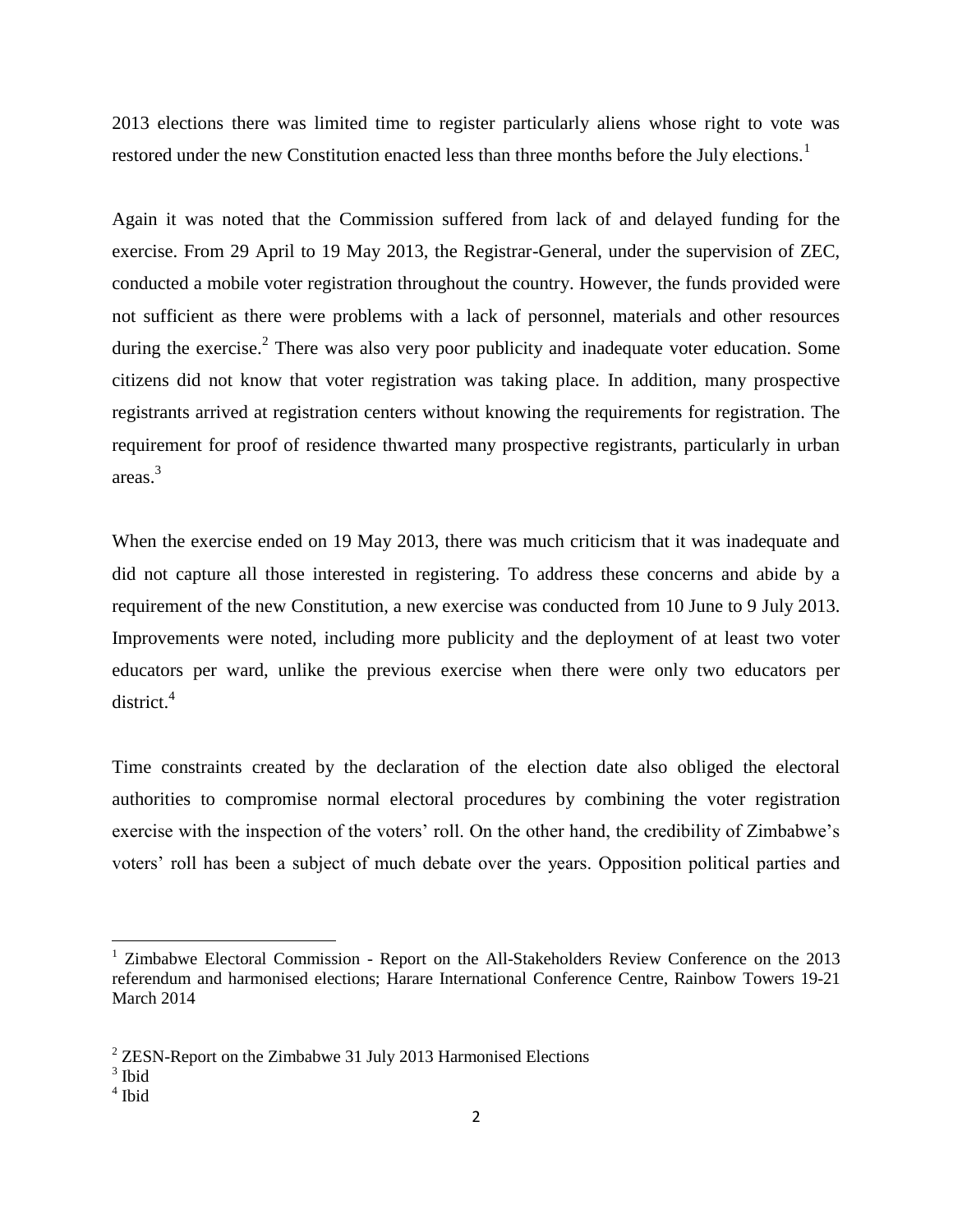other stakeholders have been pushing for a clean and credible voters' roll that provides an accurate record of Zimbabweans eligible to vote.

According to section 21 (1) of the Electoral Act, the voters' roll is a public document which is open for inspection by members of the public free of charge. However, it appears that these copies were (and continue not to be) provided within a reasonable time to allow for a comprehensive inspection and audit of a roll whose state has been controversial for a number of years<sup>5</sup>. Accessing the voters' roll proved to be a nightmare for some political candidates. A classic example was the case of Dabengwa and ZAPU v Chairperson of ZEC and others in which Dabengwa started requesting the electronic voters' roll from ZEC on 20 November 2012. Due to lack of co-operation from ZEC, a case was filed against ZEC in the High Court in May 2013 and it was only then that an electronic copy was provided in June 2013 to avert litigation.<sup>6</sup> A more disturbing scenario was that four days before the July 2013 elections, and in spite of repeated requests, political parties had not yet been provided with copies of updated voters' roll to be used in the elections.

### **Methodology**

There are two major methods used, the component method and the mathematical method. The current methodology used the mathematical formula to make population projections. The alternative method was the component method where:  $P_0 =$  initial population

 $P_t$  = population after time t

 $B = Births$ 

- $D =$ Deaths
- $I =$ Immigrants

 $\overline{a}$ 

<sup>&</sup>lt;sup>5</sup> Zimbabwe - Ready for Elections? Pre-Election 2013 Report. A Publication of Zimbabwe Lawyers for Human Rights,2013

<sup>6</sup> Ibid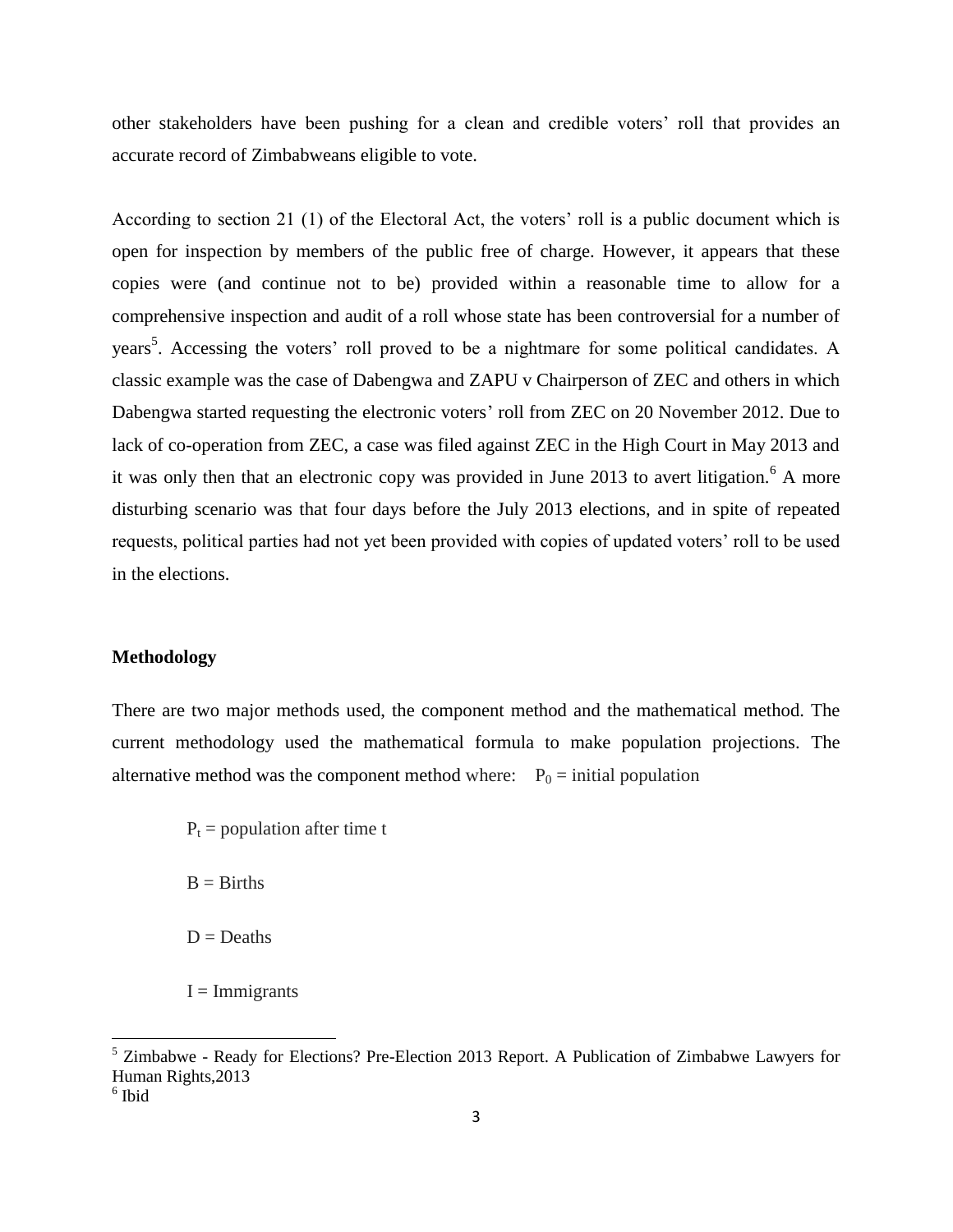#### $E =$ Emigrants

The Component method simulates how a population changes according to the components of demographic change which are fertility, mortality and migration. Using the cohort-component model has the greatest advantage of providing detailed demographic data of population growth. However, the approach requires availability of key information on the three major components (births, deaths, migration) by age cohort, to produce the reasonable population projections. In Zimbabwe, the current challenge with this approach is that data on migration is very difficult to get.

The mathematical formula was chosen mainly because it does not need inputs required by the component method. This means that the present calculations do not take into account immigration or emigration factors contributing to population growth. This is consistent with other studies done in the country (Zimstat, 2009). The mathematical formula is appropriate because the population of Zimbabwe over years has shown to continuously increase and following closely a geometric pattern (Mandishona, 1987). Thus the geometric formula has been used to project the population of adult Zimbabweans aged 18 plus, that is the voting population up to 2018. The 2012 population census data was used as the base population to project the 2017 and 2018 voting population. The 2018 projections were calculated using the following geometric formula

> $R = Pt*(1+r)^n$ Pt - base population (last census) R - Is the growth rate  $N =$  number of years after the base year

The projections are presented in tables according to gender, province, district of residence and also specific ages. Census and Survey Processing System (CSPro), a statistical data processing software package, was used for the production of the tables in the current report.  $P_t = P_0 + (B - D)$  $+$  (I-E)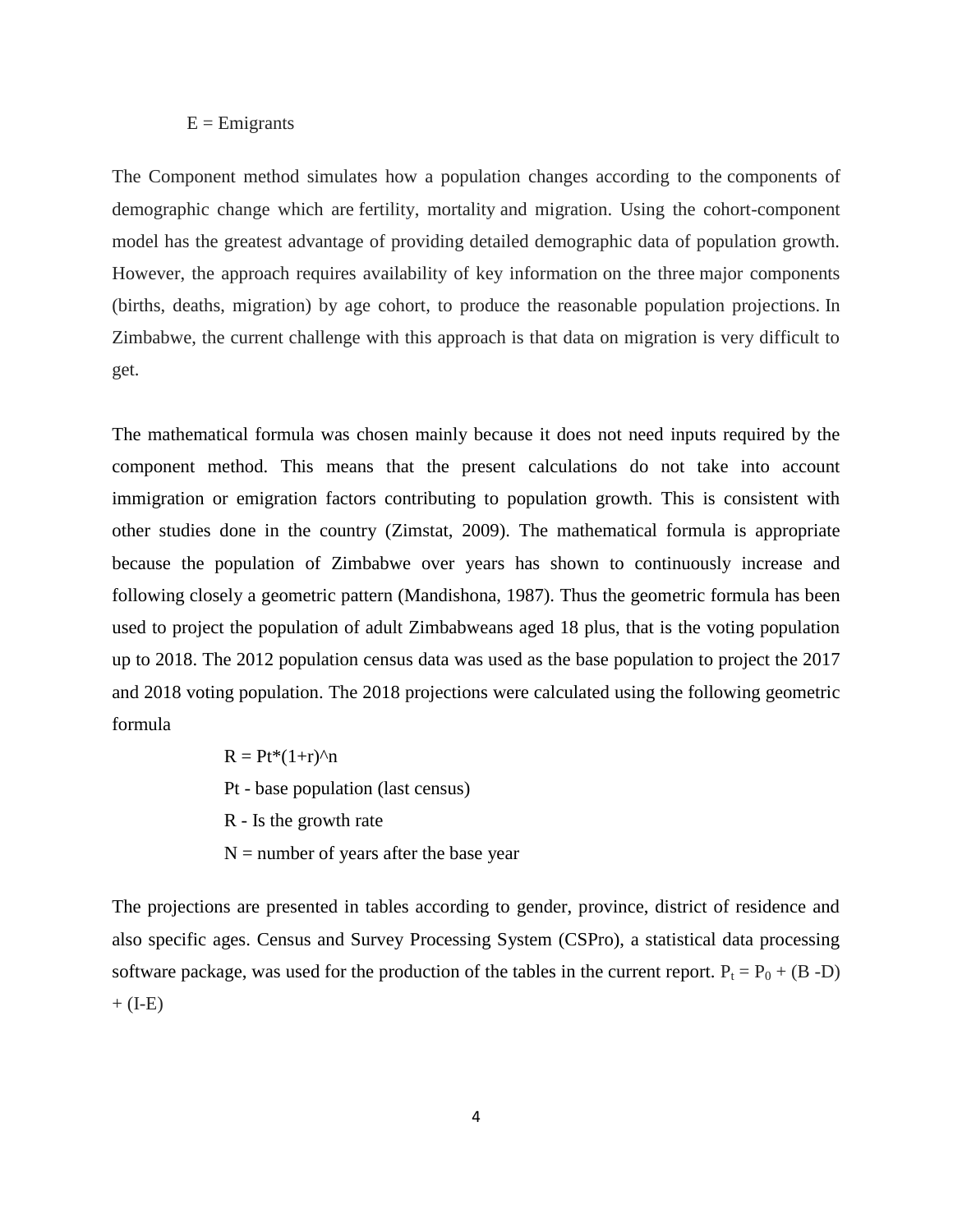#### **Voting Age Population Projections for 2018 Harmonized Elections**

The current section provides estimations for adult Zimbabweans who will be aged 18 and above by the year 2018. The calculations presented in subsequent sections are based on 2012 population data according to the 2012 census.

### **Voting Population Projections for 2018**

|              | 2012      | 2017          | 2018          |
|--------------|-----------|---------------|---------------|
| Men          | 3 155 345 | 3 3 1 6 2 9 9 | 3 349 462     |
| Women        | 3 650 110 | 3 836 302     | 3 874 665     |
| <b>Total</b> | 6 805 455 | 7 152 602     | 7 2 2 4 1 2 8 |

**Table 2: 2018 Voting Population Projections: Overall Picture**

Table 2 shows population projections for 2017 and 2018 for both Zimbabwean men and women aged 18 years and above. The voting population for the entire country is projected to increase from 6.8 million in 2012 to 7.2 million in 2018. Of this 7.2 million, approximately 3.3 million are men and 3.9 million are women.

#### **Provincial Breakdown of Voting Population**

#### **Table 3: Population Projections, by Province**

| <b>Province</b>   | 2012   |        | <b>Total</b> | 2017   |        | <b>Total</b> | 2018       |        | <b>Total</b> |
|-------------------|--------|--------|--------------|--------|--------|--------------|------------|--------|--------------|
|                   | Men    | Women  |              | Men    | Women  |              | <b>Men</b> | Women  |              |
| <b>Harare</b>     | 613780 | 654041 | 1267821      | 645089 | 687404 | 1332493      | 651540     | 694278 | 1345818      |
| <b>Manicaland</b> | 382349 | 477514 | 859863       | 401853 | 501872 | 903725       | 405871     | 506891 | 912762       |
| <b>Midlands</b>   | 374641 | 440402 | 815043       | 393751 | 462867 | 856618       | 397689     | 467496 | 865185       |
| <b>Mash West</b>  | 387187 | 398869 | 786056       | 406937 | 419215 | 826153       | 411007     | 423407 | 834414       |
| <b>Masvingo</b>   | 302629 | 407969 | 710598       | 318066 | 428780 | 746846       | 321247     | 433067 | 754314       |
| <b>Mash East</b>  | 321818 | 371329 | 693147       | 338234 | 390271 | 728504       | 341616     | 394173 | 735790       |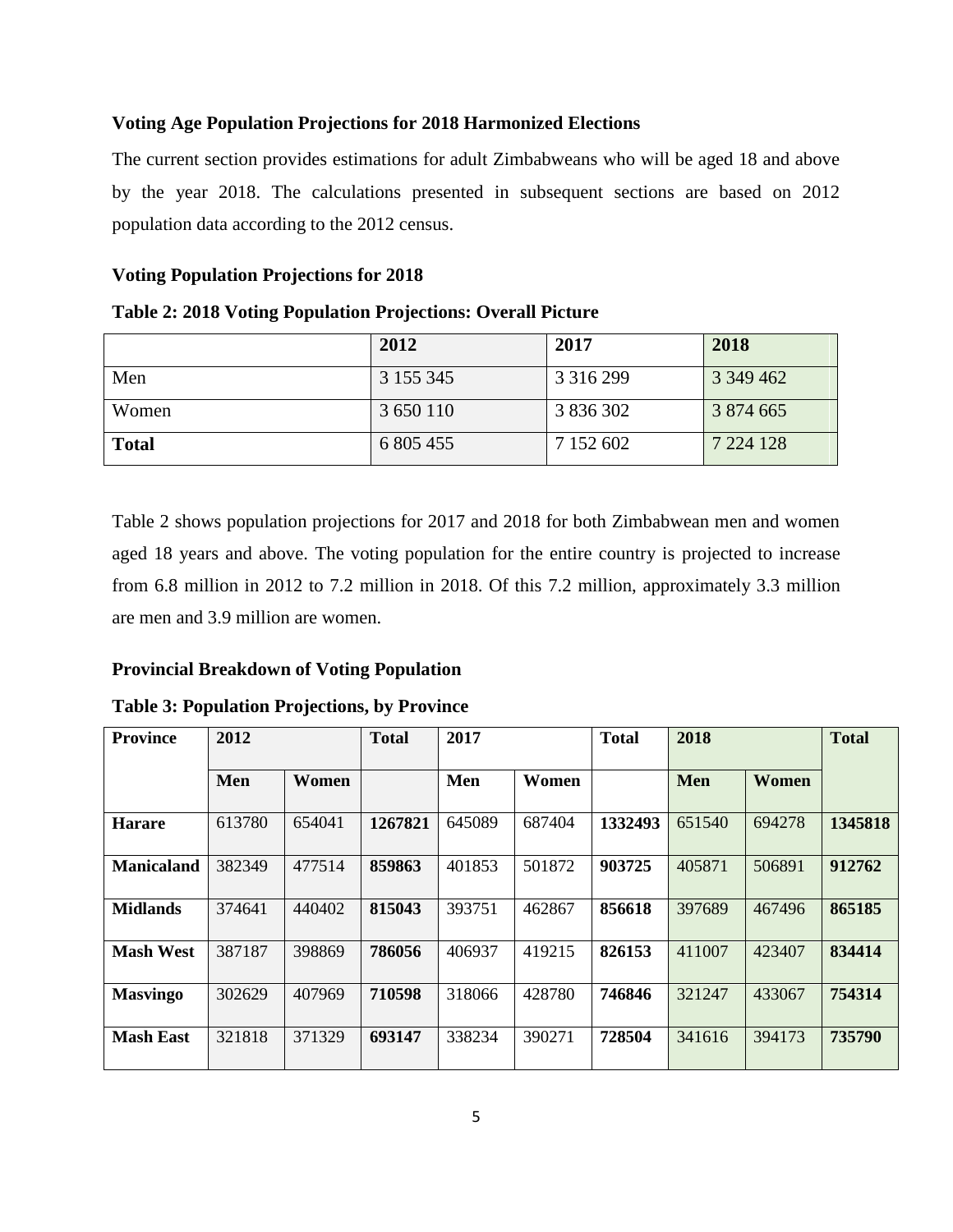| <b>Mash</b>      | 279583  | 304748  | 584331  | 293845  | 320293  | 614138  | 296783  | 323496  | 620279  |
|------------------|---------|---------|---------|---------|---------|---------|---------|---------|---------|
| <b>Central</b>   |         |         |         |         |         |         |         |         |         |
| <b>Bulawayo</b>  | 175272  | 210391  | 385663  | 184213  | 221123  | 405336  | 186055  | 223334  | 409389  |
| <b>Mat North</b> | 167303  | 199710  | 367013  | 175837  | 209897  | 385734  | 177596  | 211996  | 389592  |
| <b>Mat South</b> | 150783  | 185137  | 335920  | 158474  | 194581  | 353055  | 160059  | 196527  | 356586  |
| <b>Total</b>     | 3155345 | 3650110 | 6805455 | 3316299 | 3836302 | 7152602 | 3349462 | 3874665 | 7224128 |

Table 3 shows an overall picture of population projections for 2017 and 2018 across the ten provinces in the country. Projections show that Harare has the highest number of people aged 18+ (1 345 818), followed by Manicaland (912 762), Midlands (865 185) and in third place Mash West (834 414). The Province with the least number is Matabeleland South where 389 592 would have reached 18 by 2018.

#### **Zimbabweans living Outside the Country of Permanent Basis post 2012 Census**

The post 2000 era has shown an accelerated rise in emigration flows and cross-border movements due to the worsening economic situation (Makina, 2010; de Jager & Musuva, 2015). In first ever Migration Profile on Zimbabwe, Zanamwe and Devillard (2009) noted that these emigrations have been characterized by informal cross-border movement, migration of highly skilled nationals and survival migration of the poor and impoverished. As a result, reliable estimates of Zimbabweans living outside of their country are difficult and vary considerably from source to source and any current attempts at estimating the number of Zimbabweans living outside of Zimbabwe on a permanent basis are hampered by the generally lack of adequate data on migration in Zimbabwe (Schachter, 2009; ZimStat, 2009).

While the data collected on migration are not reliable and are far from representing the complete reality of migration in Zimbabwe (Schachter, 2009) that has not stopped attempts at estimates. Prior to the 2012 census, conflicting estimates of Zimbabwe leaving outside of the country varied across and within countries of destination such as Australia, Botswana, Canada, South Africa, United Kingdom and the United States. For example, Pasura (2008) estimated that three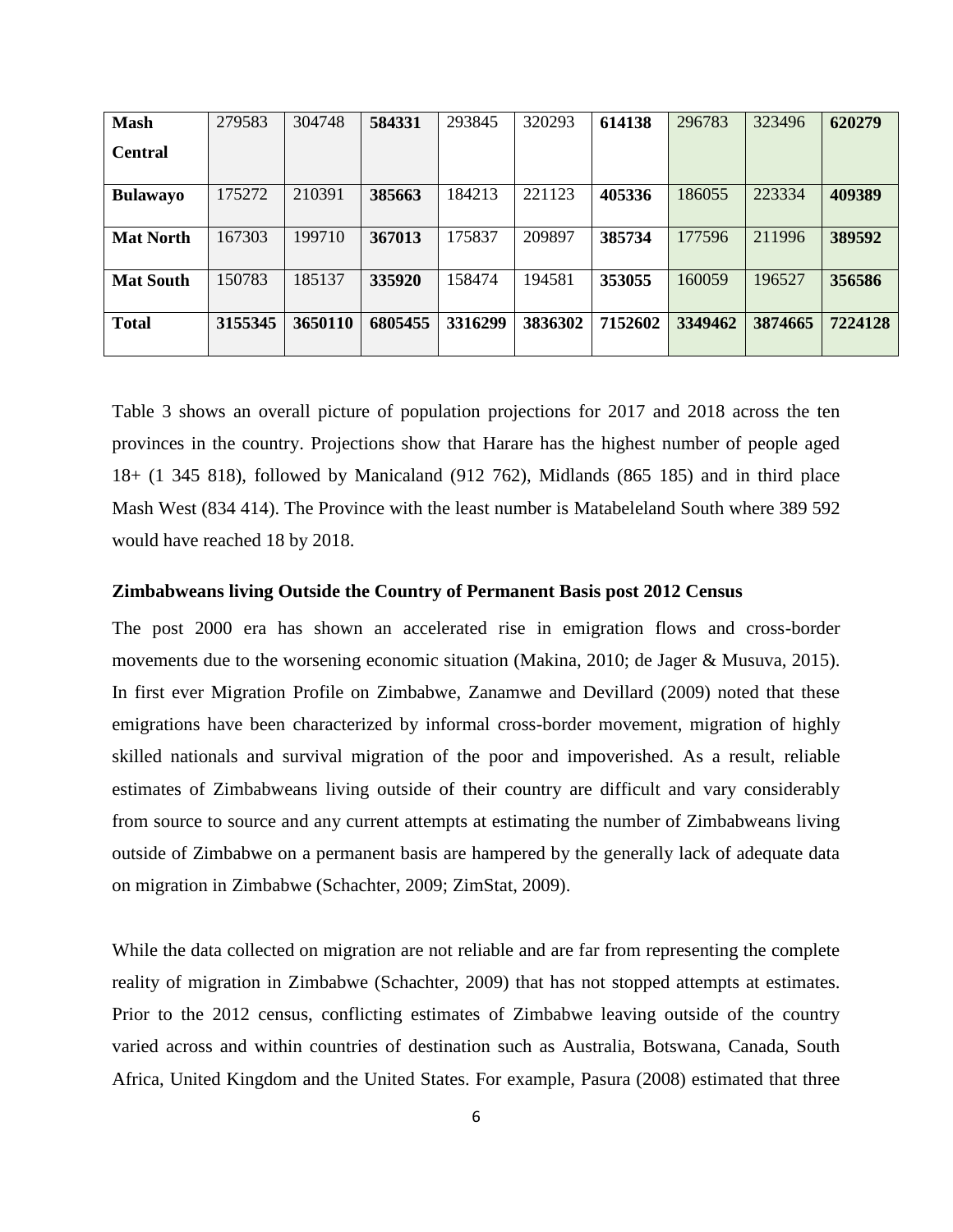to four million Zimbabweans were living in the diaspora, while Tevera and Crush (2003) projected that at least one emigrant exists per household. The estimates vary so much that even the International Organisation for Migration (IOM) faces challenges in trying to catalogue the number of Zimbabweans living outside of the country.

There is, however, consensus that the majority of Zimbabweans living permanently outside Zimbabwe are living in South Africa (Makina, 2010). While there is not agreement on the exact number, literature suggests that the number of Zimbabweans are living in South Africa alone varies from slightly below a million to above 4 million (de Jager & Musuva, 2015; Pasura, 2008; Zanamwe & Devillard 2009; Makina, 2010). Observers note that, since elections in 2013, the number of Zimbabweans leaving the country has doubled while significant number remains documented.

While researchers have shown a lot of interest in Zimbabweans emigrating from their country to live South Africa, there are currently no estimates for other Southern African countries (Zanamwe & Devillard, 2009). In an effort to try to come up with a migration profile and estimates of Zimbabweans living outside the country on a permanent basis, Zimbabwe National Statistics Agency (ZimStat) has started a process of engaging stakeholders and other government agencies in an attempt to put together all possible data. The results of this process are expected possibly in the second or third quarter of 2017.

#### **Special Voting**

To avoid the disenfranchisement of specific groups, the reinstatement of special voting should be considered as it enables electoral officials and the security services on duty on Election Day to vote in advance. It can also be extended to party agents, observers, prisoners, candidates and hospital staff thereby protecting their right to vote. The Special Vote was abolished by the Electoral Amendment Act (2014), which reintroduced the postal voting for government officials on duty. Although the Special Vote was characterised by logistical and management challenges it was a positive development in ensuring the right to vote and secrecy of the ballot. Postal voting is opaque as compared to special voting which can be observed and guarantees secrecy. In South Africa, the disabled and the physically infirm, including heavily pregnant women, are eligible for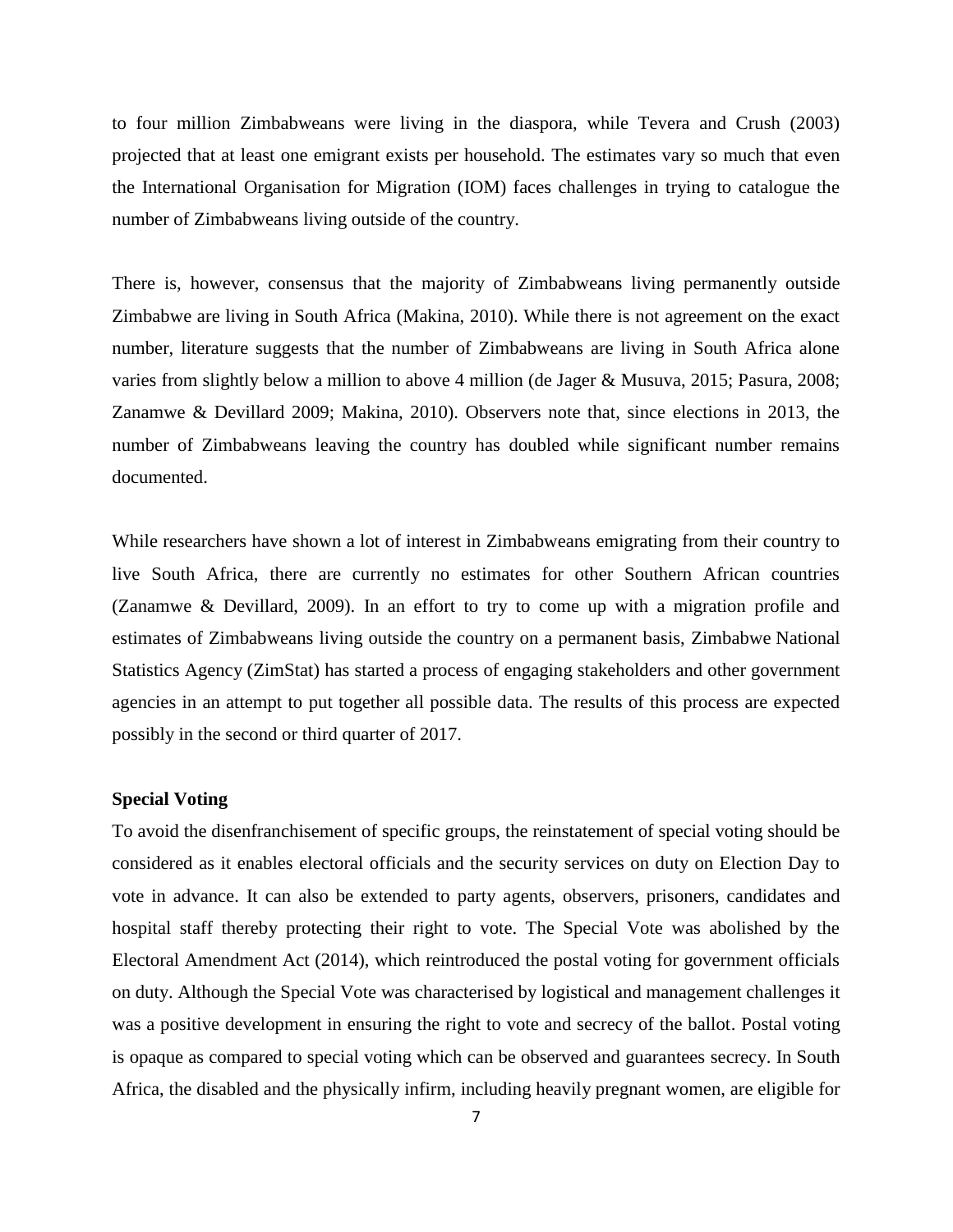registering as special voters and are visited by voting officials and allowed to vote on Election Day.

### **Recommendations**

- CSOs and other electoral stakeholders should continue to push Government and ZEC to provide adequate resources; time, human and financial, towards the Biometric Voter Registration (BVR) exercise in order to ensure that everyone who desires to participate in the 2008 election is able to do so.
- The voters' registration process should commence soon given that a projected 7.2million Zimbabweans need to be registered in time for 2018 harmonized elections.
- ZEC should continue to engage and consult interested electoral stakeholders before they make decisions on Biometric Voter Registration (BVR) system and processes to enhance trust and confidence.
- ZEC should partner with key stakeholders that deal with migration issues (e.g., IOM) in an attempt to contribute to the building a migration profile for the country.
- ZEC should share with electoral stakeholders its baseline data and targeted voters for voter registration exercise. The data should be provided in granular detail such as baseline and target per ward level, gender, sex, age etc.
- There is need to consider the establishment of mechanisms that will facilitate Diaspora Voting, special needs groups,prisoners,hospitalized patients, the elderly and personnel on duty on Election Day. Special voting should be reinstated to cater for these groups.